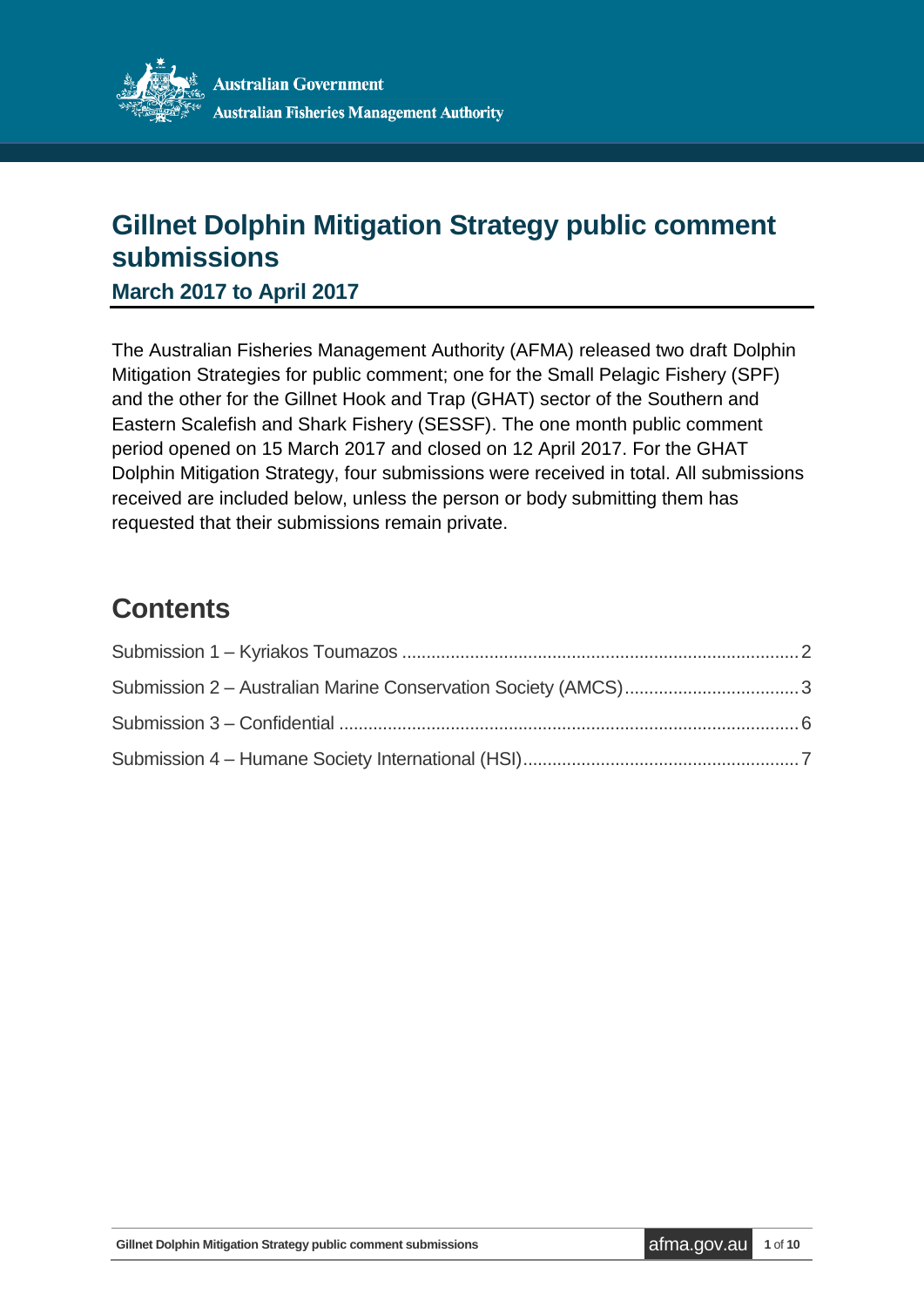

# <span id="page-1-0"></span>**Submission 1 – Kyriakos Toumazos**

Date Received: Monday 20 March 2017

Kyriakos Toumazos

Industry Member

**Email** 

## **Re: Dolphin Strategy**

Hello Ryan,

Thank you for providing all the information regarding the Dolphin Strategy. Following are some dot points that I believe should be re-considered:

- 1:50 interaction rate should be the focal point of the strategy;
- I fully agree with the six month assessment approach and the consequent penalties if the strategy triggers;

• I DO NOT agree with any reference to a number but rather have a point in the strategy that refers to "if a vessel triggers the strategy during the 6 month period than AFMA will assess the situation and start an evaluation process";

If the strategy is triggered in a single 6 month period there needs to be an assessment by Discard and By-catch team;

There should not be a section in the strategy specifying that if two dolphins are caught in one trip the vessel must return to port (incidental accidents);

• No reference to a number should be made in the strategy. This strategy is a rate based strategy and the rate of 1:50 should be the focus.

Please do not hesitate to get in contact with me at any time to discuss.

Kind Regards

Kyri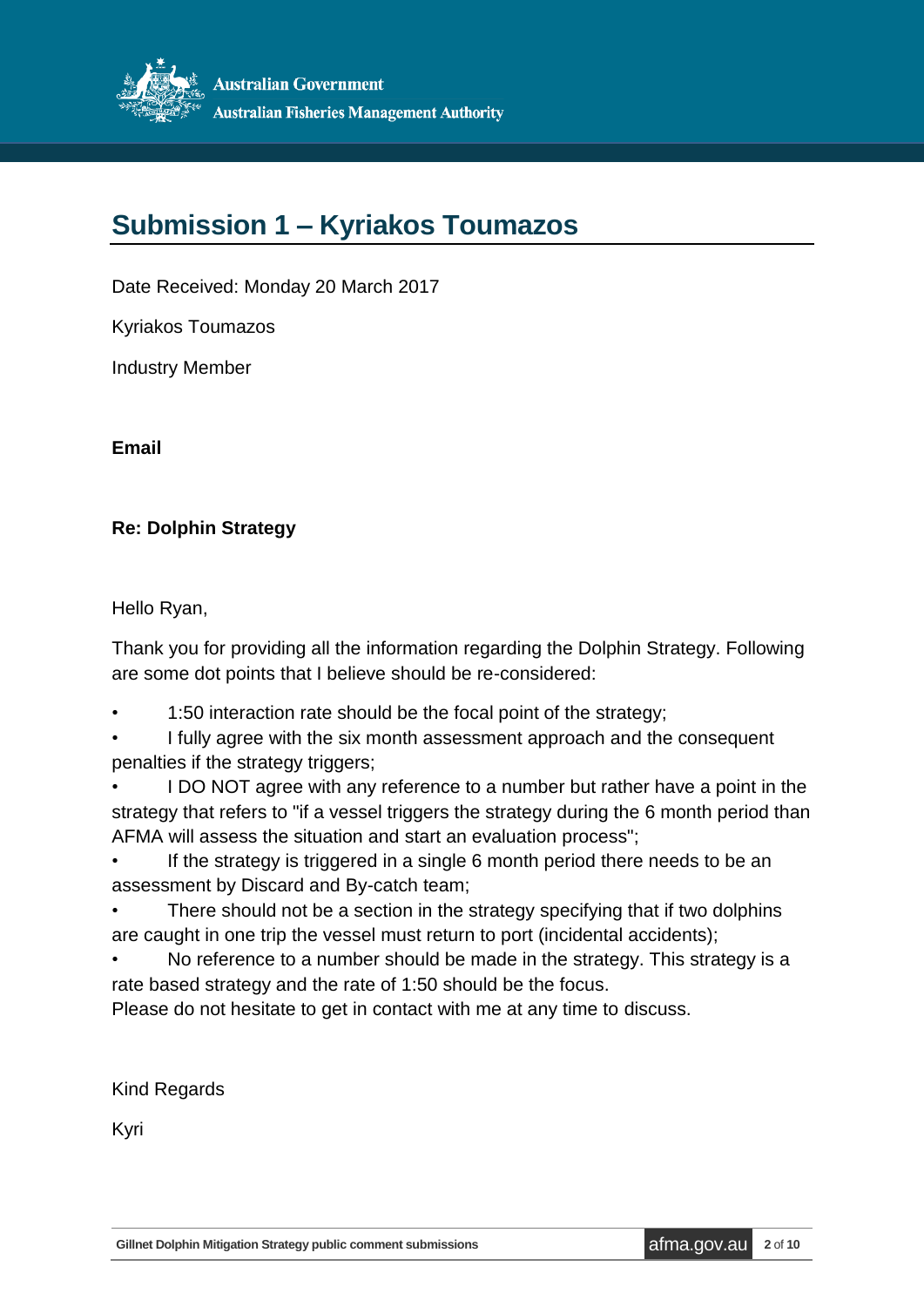

# <span id="page-2-0"></span>**Submission 2 – Australian Marine Conservation Society (AMCS)**

Date Received: Tuesday 11 April 2017 Tooni Mahto Australian Marine Conservation Society

**Email** 

## **Re: DRAFT Gillnet Dolphin Mitigation Strategy**

Dear Dr Findlay,

The Australian Marine Conservation Society (AMCS) is an independent charity, staffed by a committed group of professional and passionate scientists, educators and advocates who have defended Australia's oceans for 50 years. We represent over 210,000 individuals and businesses from around Australia.

AMCS appreciates the opportunity to provide comments on the Draft Gillnet Dolphin Mitigation Strategy (the strategy). Our organisation and supporters have long been involved in efforts to reduce the impact of gillnet fishing on dolphins in the Southern and Eastern Scalefish and Shark Fishery (SESSF) through the Marine Mammal Working Group and other avenues. Our objective remains to ensure dolphin bycatch in the fishery is reduced to as close to zero as possible.

While we appreciate that efforts are ongoing to reduce dolphin mortality in the Gillnet Hook and Trap sector of the SESSF, the death of 32 dolphins in 20161 is unacceptable. We remain committed to providing input into mitigation strategies, and expect to see a reduction in dolphin bycatch over the course of 2017 following the implementation of the strategy. In the absence of progress, we would expect a commitment from the Australian Fisheries Management Authority to seek alternative avenues to reduce dolphin bycatch.

#### *Objectives of the Strategy*

AMCS is concerned that the objective of the strategy is weaker than that of the Dolphin Strategy, Minimising Gillnet Bycatch (September 2014), where the "Ultimate aim of this Dolphin Strategy… is to minimise the bycatch of dolphins in the …SESSF to as close to zero as possible". It is unclear why AFMA has chosen not only a less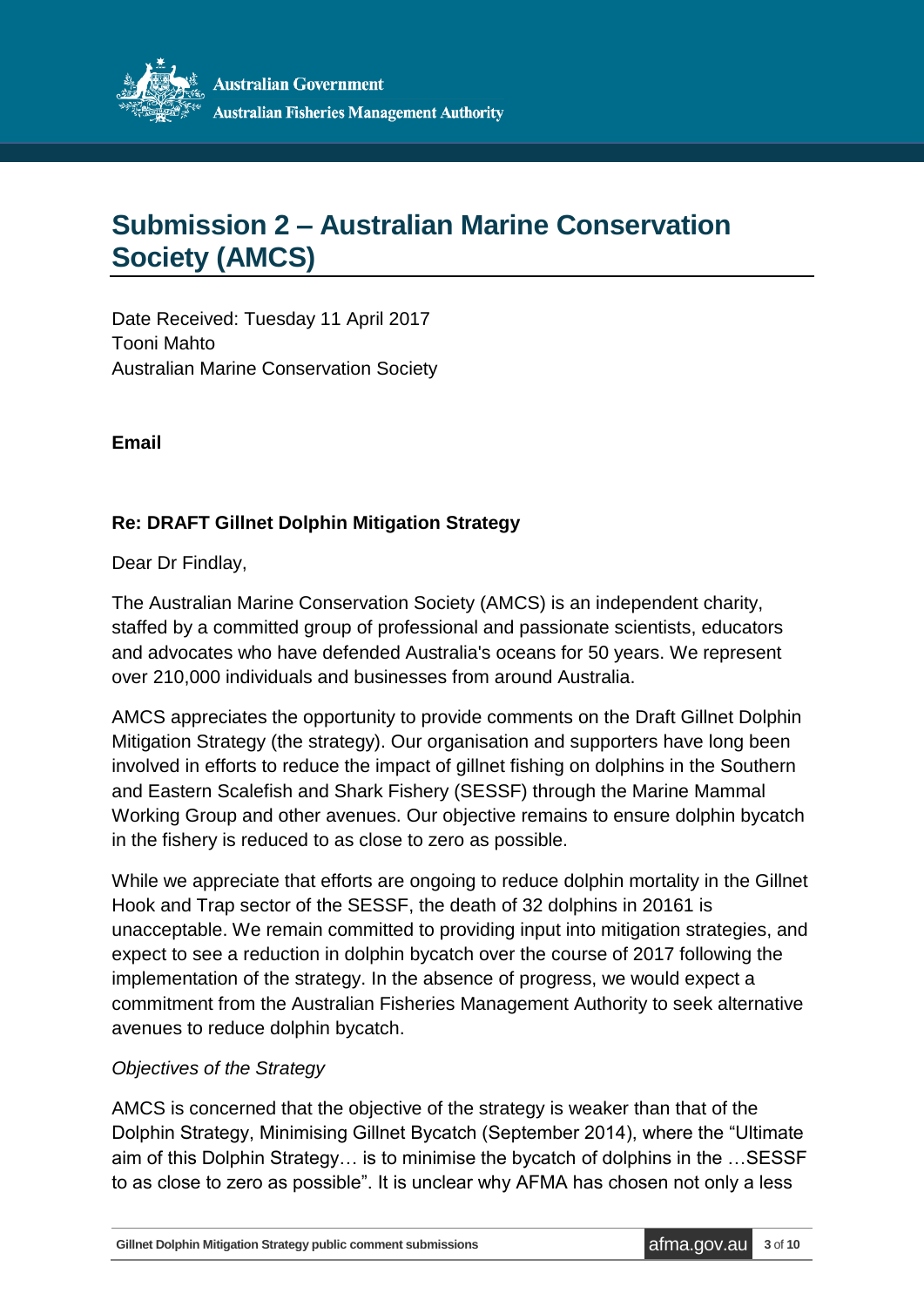

bold objective than in a previous strategy, but also one that is inconsistent with public expectations regarding the management of Australia's fisheries and the impact of fishing on protected species. We expect to see the objective strengthened prior to the finalisation of the strategy.

## *Acceptable dolphin mortalities/ Performance measures (triggers)*

As the Performance Measures are related to fishing trips and gear sets within a review period, it is unclear what total number of dolphin mortalities AFMA considers acceptable within a given timeframe. Without details regarding fishing effort in the fishery a total acceptable annual mortality cannot be calculated.

While AMCS supports return to port provisions following dolphin interactions, we remain concerned about the cumulative impact of allowing six dolphin deaths per review period per operator. We recommend a fishery-wide trigger limit per review period to prevent excessive numbers of dolphin mortalities. This figure should be developed based on advice from researchers and academics with expertise in dolphin populations and natural mortality rates, as well as input from the Australian public to ensure the fishery has a social license to operate.

AMCS also supports a step-wise approach to managing the impact of fishing on dolphins, with an escalating management response following increased interactions. However, six dolphin mortalities in six months before the next management response cannot ensure dolphin populations are protected, especially in light of the absence of information on dolphin abundance off southern Australia.

A more precautionary approach should be taken where in the event of six dolphin deaths occurring within six months, the management response should be an exclusion from the fishery using gillnets for a six-month period, even if the operator has not exceeded the Maximum Interaction Rate in either of the previous 12 months. A mortality rate of six dolphins in a six-month period by a single operator is unacceptable and this should be clear to operators from the outset.

In the 2014 Strategy, a move-on rule was included where if "one of more dolphins have been or are caught in a single gear set" the operator must "suspend fishing immediately, move operations by at least five nautical miles before recommencing fishing". This trigger is missing from the current draft strategy, and again, it is unclear why the current strategy is weaker than the previous version. We would expect to see the move-on provision included in the finalised strategy.

#### *Non-reporting of dolphin interactions*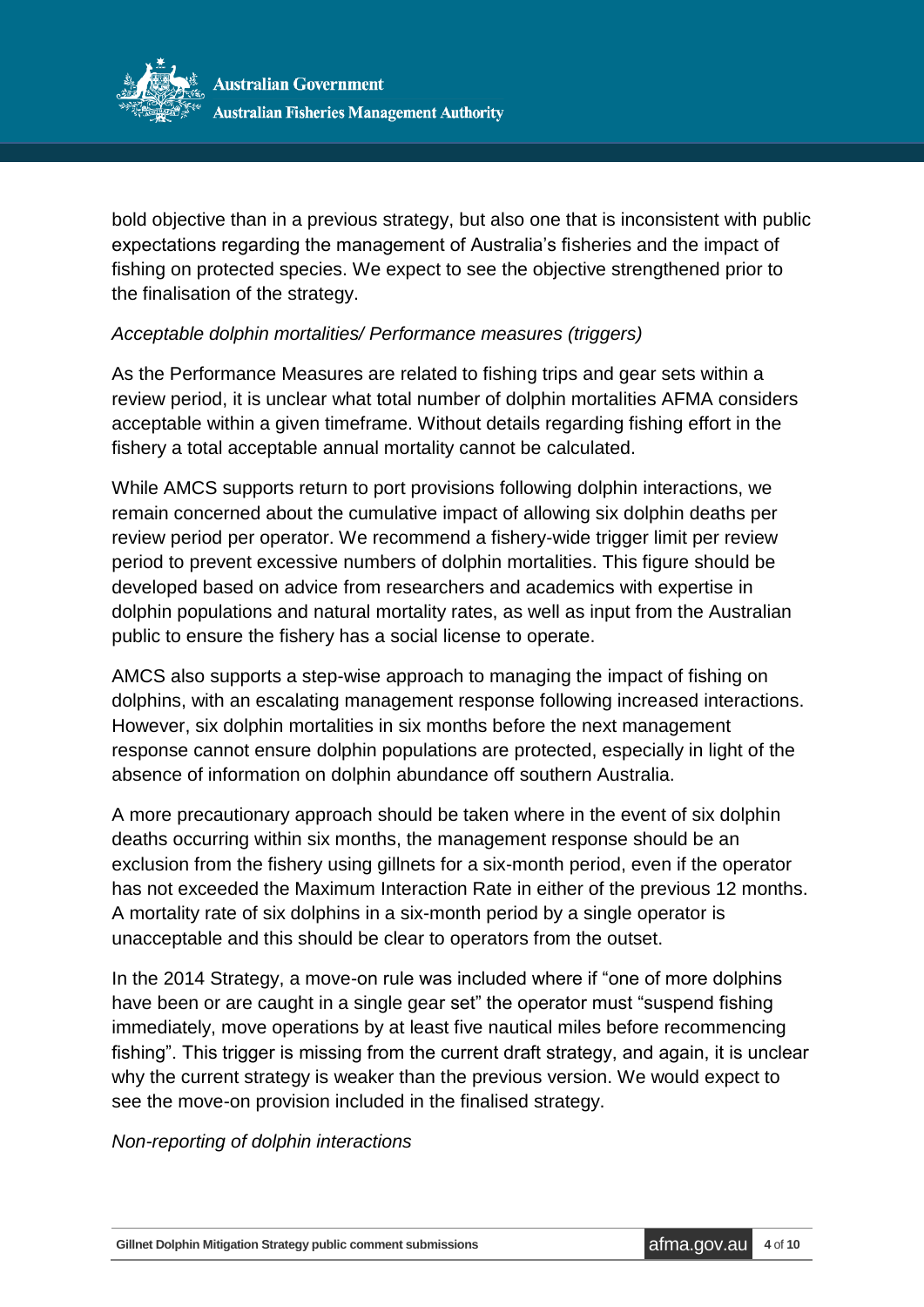

The strategy does not provide detail of the consequences of non-reporting of dolphin interactions (mortalities or otherwise). Inclusion of consequences and penalties should be included to indicate AFMA's intention to pursue non-reporting in implementing the strategy. We would expect that an operator be immediately excluded from fishing for a minimum of 12 months (as per the 2014 Strategy), in addition to other penalties, should non-reporting be identified.

#### *Research Priorities*

The previous strategy included research priorities, given the lack of crucial information on dolphin populations and abundance off southern Australia. While the strategy acknowledges the data gaps, AMCS expects AFMA to work with other Government agencies to secure funding to provide the necessary information.

Should you have any questions or comments on the issues raised in this submission, please do not hesitate to contact me on

Yours sincerely,

Tooni Mahto Senior Marine Campaigner Australian Marine Conservation Society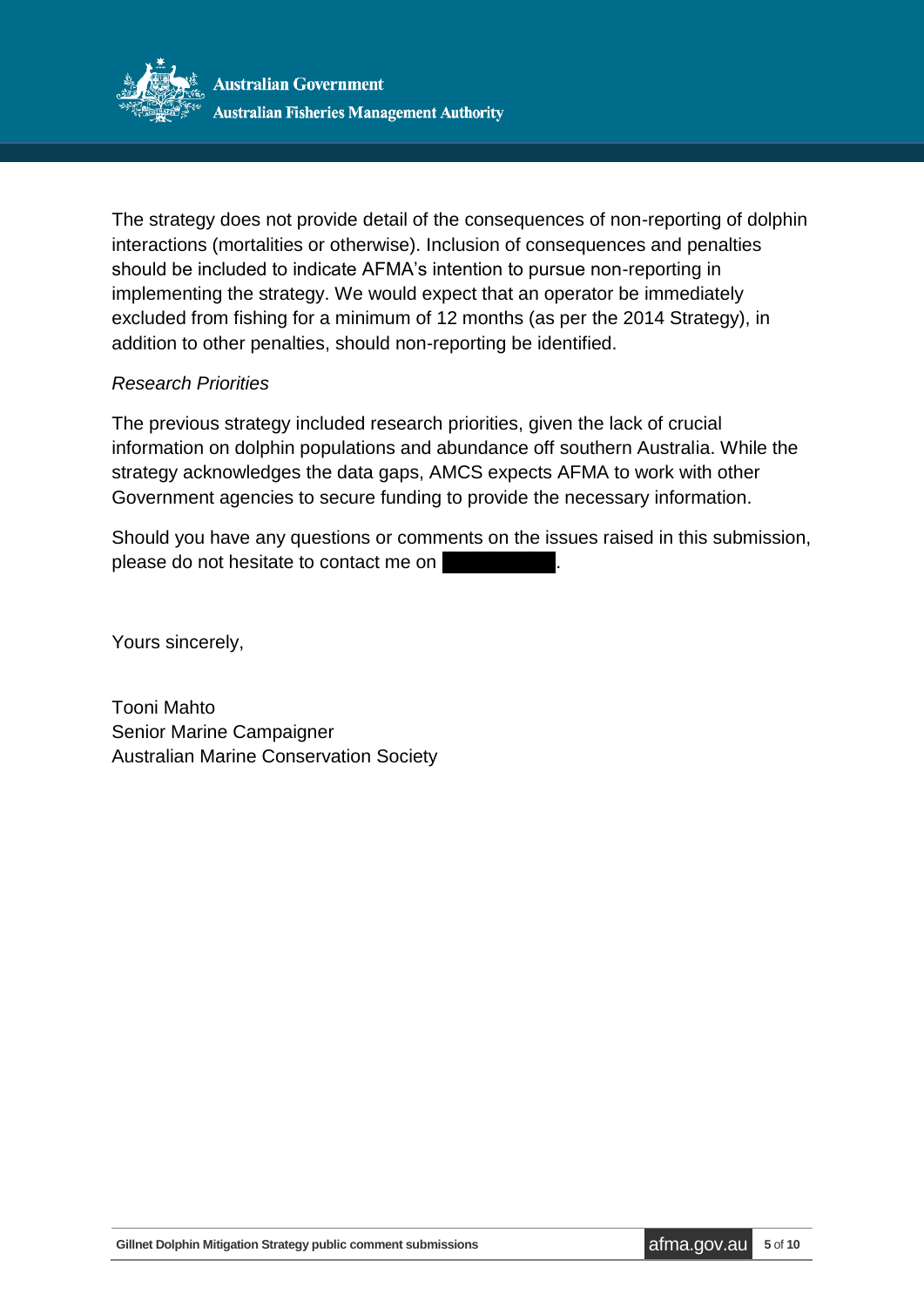

# <span id="page-5-0"></span>**Submission 3 – Confidential**

CONFIDENTIAL – Did not agree to submission being made public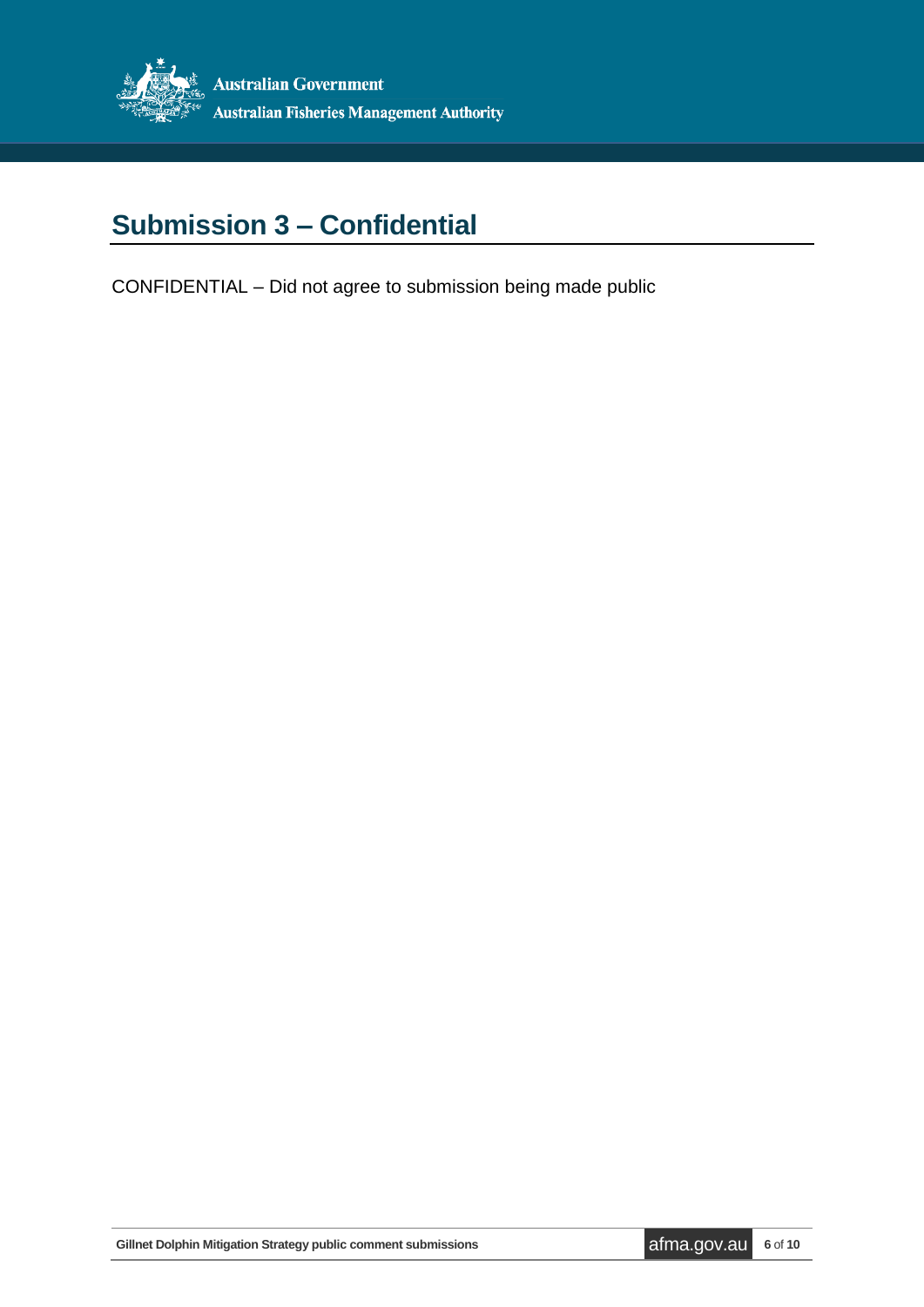

# <span id="page-6-0"></span>**Submission 4 – Humane Society International (HSI)**

Date Received: Wednesday 12 April 2017 Jessica Morris Humane Society International

**Email** 

Dear Dr Findlay

## **Re: DRAFT Gillnet Dolphin Mitigation Strategy: Minimising dolphin interactions with gillnets in the Southern and Eastern Scalefish and Shark Fishery**

Humane Society International appreciates the opportunity to provide comments on the Draft Gillnet Dolphin Mitigation Strategy (The Strategy). As you will be aware our organisation has a long standing interest in wildlife bycatch in Australian fisheries, including dolphins in the Southern and Eastern Scalefish and Shark Fishery (SESSF), as well as participating in the Commonwealth Marine Mammal Working Group. Our supporters want to see that AFMA and industry are making every effort to reduce dolphin bycatch as close to zero as possible.

HSI is concerned at the amount of bycatch of dolphins in 2016, with 32 dolphins killed in the Gillnet Hook and Trap sector of the SESSF. HSI does not want to see a repeat of this mortality and we welcome AFMA developing a strategy.

HSI is concerned that the objective of the strategy is only to minimise the bycatch, as opposed to aiming for zero bycatch. Anything short of this will not be in line with public expectations. Whilst AFMA's use of the term minimise may have the same intent, we strongly recommend that the objective for zero bycatch be explicitly outlined in the strategy. AFMA should not be signalling that any level of dolphin bycatch is tolerable and should make clear that trigger limits are a management tool while striving for zero bycatch is the end goal.

#### *Individual accountability*

HSI appreciates AFMA is moving towards individual responsibility as your approach to drive improved performance. We believe that this approach should therefore not support business as usual but help ensure that any bycatch of dolphins is penalised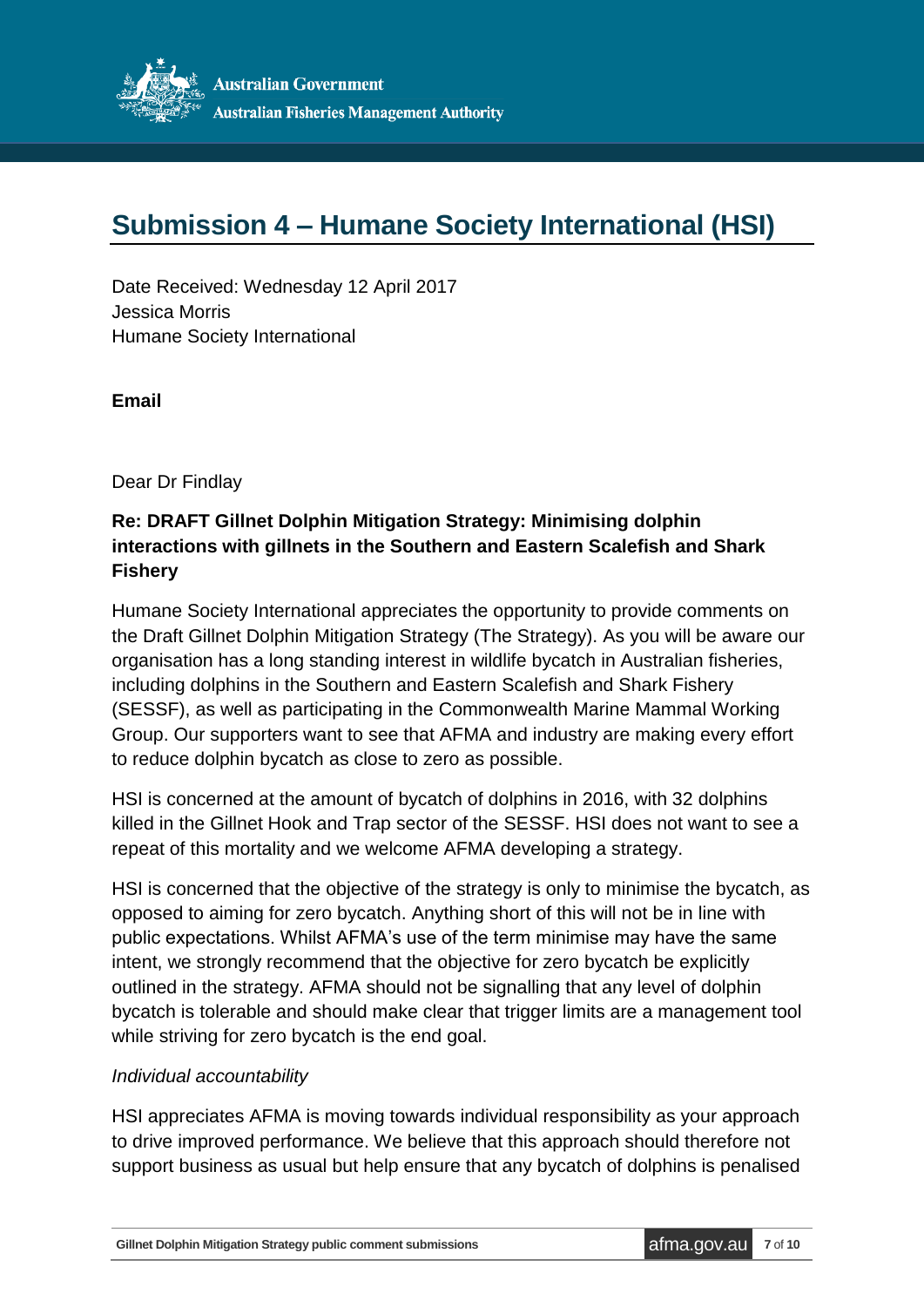

by a withdrawal of the operator's right to fish. This could be further supported with consequences for non-reporting or misreporting highlighted in the Strategy, whereas currently the consequences for this are not detailed. Understanding the consequence of non-reporting will help ensure the adoption of best practices and innovative approaches to the particular situation operators are in, avoiding the previously used excuses approach, which has resulted in significant unreported dolphin bycatch leading to the closure in the Coorong Zone. Further, the approach relies on comprehensive observer coverage and monitoring to independently verify capture rates.

#### *Scope of the strategy*

HSI supports the implementation of trigger limits and performance measures, and a maximum interaction rate for dolphins as a tool to drive down bycatch. However, the fishing effort has not been included in the Strategy to be able to determine what overall number of dolphin mortalities AFMA considers to be acceptable within a given timeframe, it also means there is no way of calculating annual cumulative mortality in the fishery.

Again, HSI has concerns that the fisher and management response for the first performance measure (trigger) of "Any dolphins have been caught in a single gear set" does not have a 'move away' response for boats. History has demonstrated that one dolphin bycatch is likely to lead to more in that area so we consider this measure appropriate and should lessen the instance of more dolphin mortalities in a trip. We are aware that fishers feel that moving on from one capture may have just as likely chances of cetacean mortality in the other areas. HSI recommends requiring a move on provision as a precautionary measure while the data is examined to verify this claim. HSI is extremely concerned at the Strategy Performance triggers whereby it is possible for an operator to catch more than 18 dolphins in 18 months BEFORE being excluded from the fishery for 6 months. HSI considers 6 dolphin mortalities in 6 months an extreme amount of bycatch and not an acceptable trigger limit, and therefore should not be allowed to occur 3 times before action is taken to exclude the responsible operator. We urge AFMA to make clear that any fisher who has captured the maximum amount of dolphins should be immediately excluded from the fishery for a 6-month period, even if the operator has not exceeded the Maximum Interaction Rate in either of the previous two review periods.

HSI recommends that there should be a fishery-wide trigger limit per review period in order to ensure excessive numbers of cetaceans are not killed. The cumulative trigger level should be set based on advice from scientific experts in dolphin populations and natural mortality rates.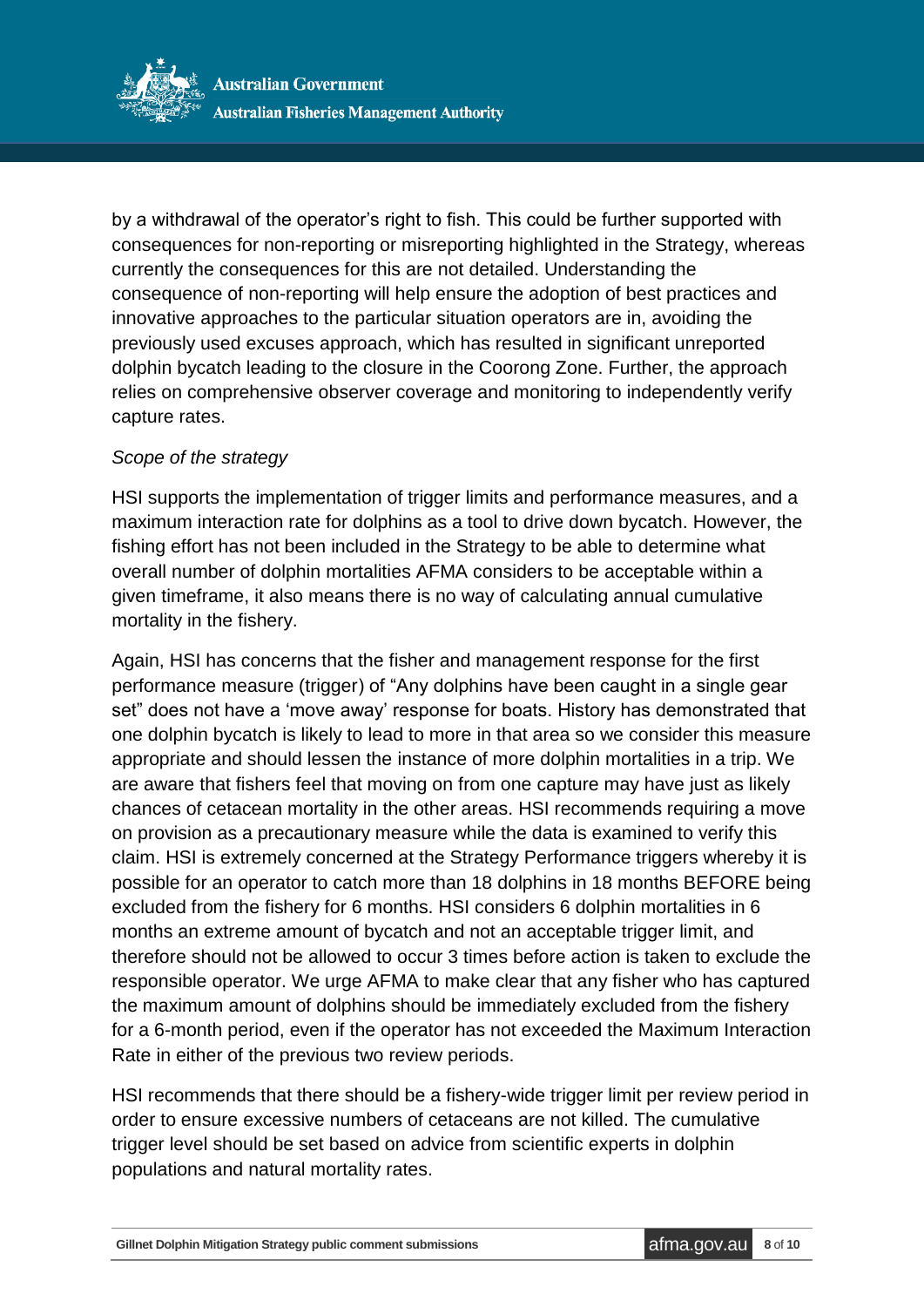

We recommend that trigger limits be continually revised down as performance improves to be sure that they are always constraining the catch and working towards zero.

We recommend that the strategy should define an "interaction" and the definition should include any capture or mortality and any contact with fishing gear regardless of whether or not the dolphin is landed or entangled. Whilst we recognise that emonitoring is a requirement to fish, if a dolphin is observed to drop out of the gillnet it will often not be easily distinguishable as a mortality so should be put down as a capture. As mentioned earlier, the Strategy does not include the consequences for misreporting. This leaves the system open to potential abuse by operators, and we consider that the catch alone of an increased number of dolphins to be sufficient for the operator to return to report and review the factors involved, also noting that there will be latent mortality from captures. Therefore, an "interaction" should be defined to cover this concern.

## *Performance measures and Dolphin Mitigation Plans*

Our organisation supports the implementation of strict performance measures or triggers, in that a management response must be enacted after the bycatch of one dolphin. We consider that triggers must also be set across the broader Commonwealth fisheries to encourage action by all fishers, and not restrict management responses to one area, when it is clear that dolphin bycatch is a bigger problem across all fisheries.

## *Research*

As with any species in which data is lacking on population and abundance we urge AFMA to work to the precautionary principle when considering the bycatch of cetaceans in Commonwealth fisheries. We would also like to see the commission of research into populations of specific cetacean species such as those often affected by fishing in the SESSF. More research will better determine the risks to population, areas of critical habitat and help to implement tools to minimise interactions with dolphins as part of the Strategy.

HSI support the development of Dolphin Mitigation Plans, and urge AFMA to ensure that worldwide best practice is used to assist in the development of these plans. These plans must also be regularly reviewed to reflect any emerging best practice.

In conclusion, allowing each fisher to catch six dolphins in six months is not acceptable, and certainly not to be allowed to be repeated.